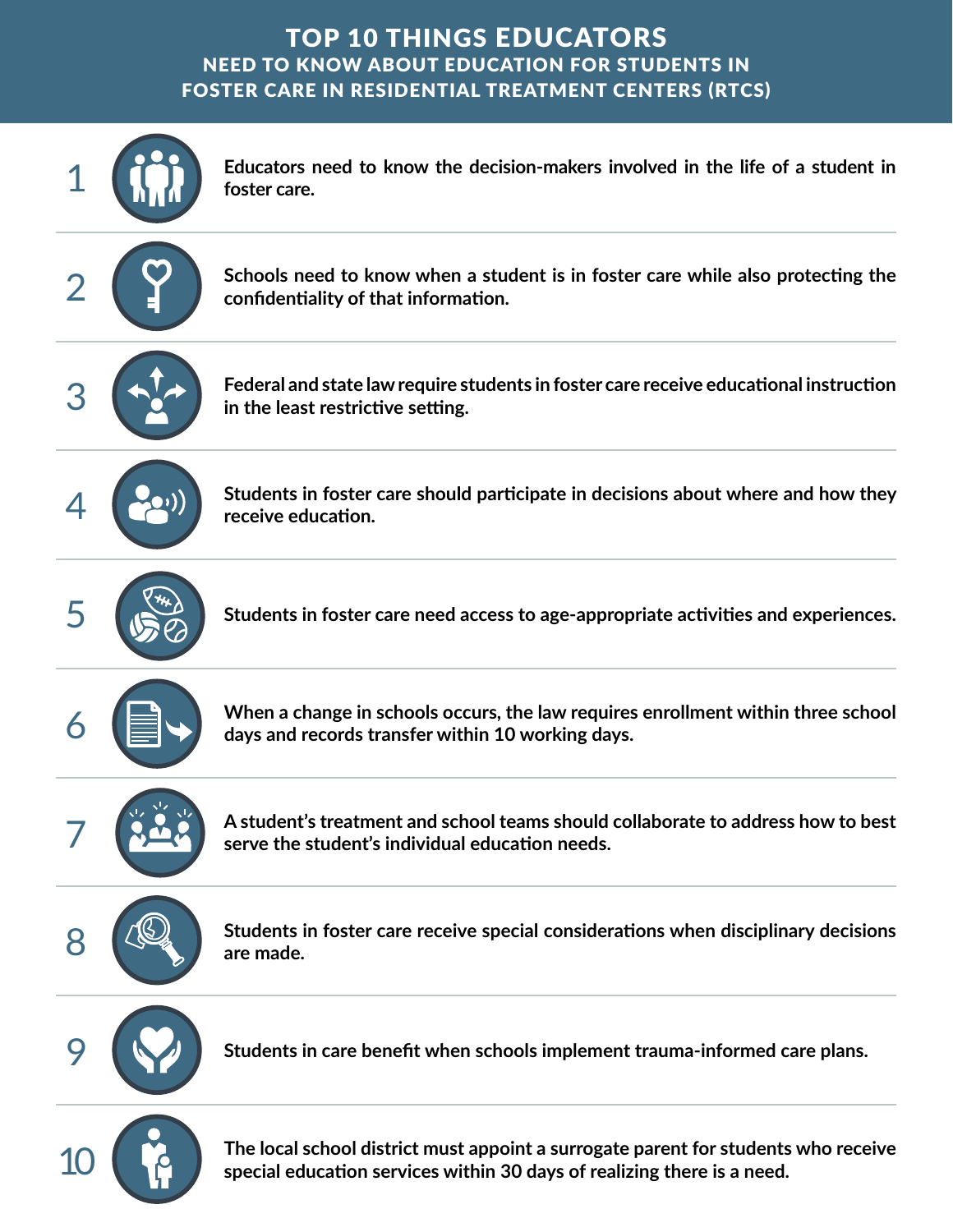Various agencies, advocates, and child welfare organizations offer resources and programs to assist students in foster care, including the Department of Family and Protective Services, the Texas Education Agency, every local education agency (schools districts and open-enrollment charter schools), the Texas Higher Education Coordinating Board, Texas public institutions of higher education, and Disability Rights Texas, the federally designated protection and advocacy agency for people with disabilities. Contact information and extensive foster care and education resources and tools are available through the nonexhaustive list of websites below:

**[Children's Commission on Foster Care and Education](http://texaschildrenscommission.gov/our-work/systems-improvement/foster-care-education/)**

**[Disability Rights Texas - Education Resources](https://www.disabilityrightstx.org/en/category/education/)**

**[Texas Court Appointed Special Advocates - Educational Advocacy Guidebook](https://learn.texascasa.org/resource/educational-advocacy-resources)**

**[Texas Department of Family & Protective Services - Education](https://www.dfps.state.tx.us/Child_Protection/State_Care/education.asp)**

**[Texas Education Agency - Foster Care and Student Success](https://tea.texas.gov/academics/special-student-populations/foster-care-and-student-success/foster-care-student-success)**

**[Texas Higher Education Coordinating Board - College for](http://www.collegeforalltexans.com/apps/financialaid/tofa2.cfm?ID=429) All Texans**

**[Texas Workforce Commission - Foster Care Programs](https://www.twc.texas.gov/partners/foster-care-programs)**



The materials in this report should not be construed as an advisory or ruling issued by the Supreme Court of Texas or any other court on specific cases or legal issues. Contributions to this guide are solely intended to address the improvement of the law, the legal system, and the administration of justice related to child welfare cases. This Top Ten List was developed by a multidisciplinary workgroup with members representing the education, legal, and provider communities and is designed to be used as a guide to assist with considerations for the education of children in foster care who reside in a Residential Treatment Center. For a detailed document addressing the topics highlighted in this Top Ten List please visit [TexasChildrensCommission.gov](http://TexasChildrensCommission.gov).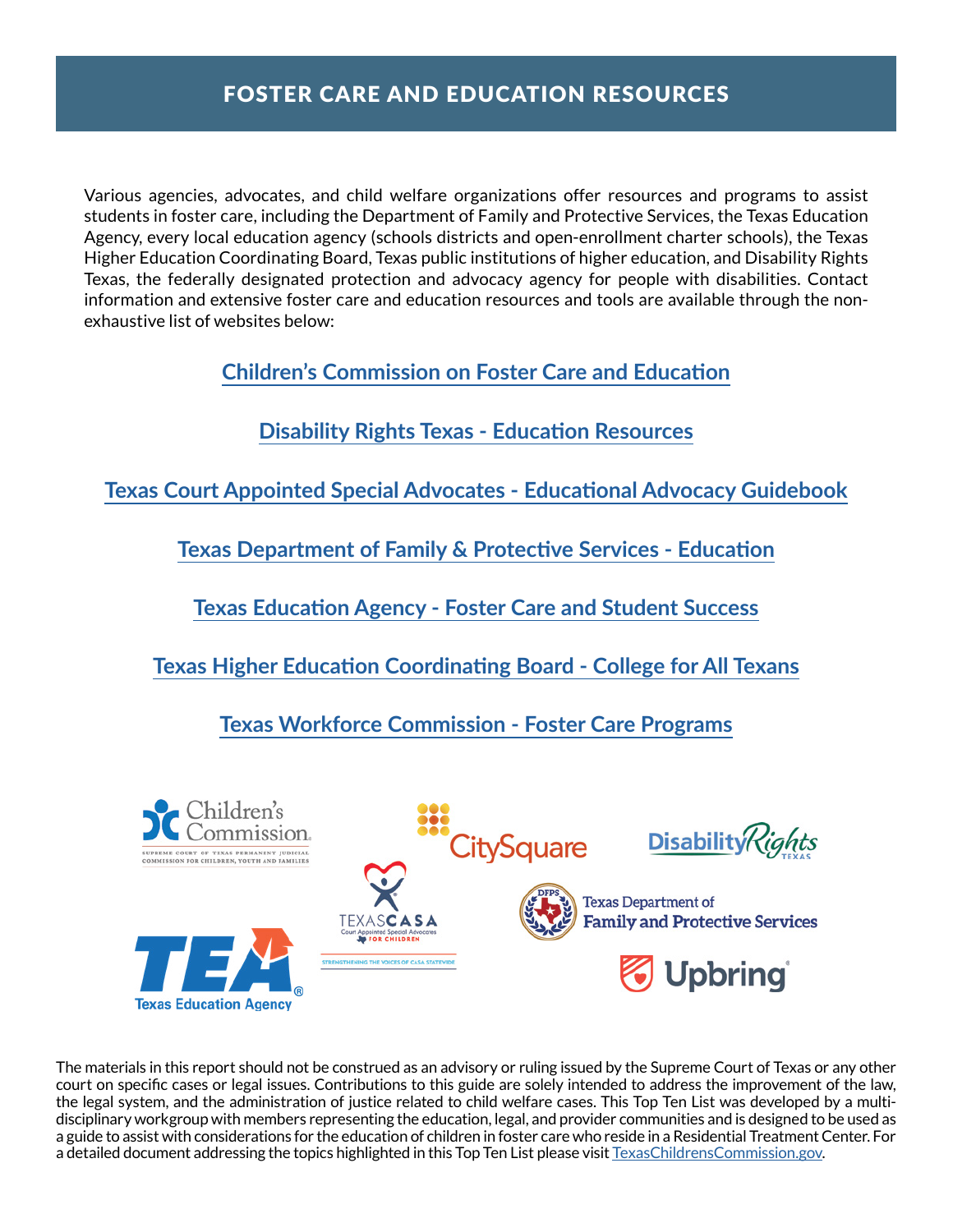There are three documents in this Top 10 series: one for educators, one for providers, and one for legal professionals. Each document is designed for a specific audience to encourage improved educational outcomes for children in foster care and complement the information in the other documents in the series. This resource was developed by a multidisciplinary workgroup with members representing the education, provider, and legal communities. It is intended to raise awareness and provide a basic introduction to several educational considerations for children residing in residential treatment centers.



1 **Educators need to know the decision-makers involved in the life of a student in foster care are.** 

When a child cannot safely live at home with a parent or other appropriate caregiver, the Department of Family and Protective Services (DFPS) may find it necessary to request that a court give the agency temporary legal possession of the child, also known as temporary managing conservatorship (TMC). As the temporary managing conservator of the child, DFPS may place the child with an appropriate relative or close family friend that is willing and able to care for the child or may place the child in a foster home until the child achieves permanency, such as being reunited with a parent or adopted. When a child has specialized needs that cannot be met in a foster home setting, the child may temporarily reside in a residential treatment center (RTC).

In addition to a foster parent or family caregiver, a child in foster care<sup>1</sup> has many child welfare professionals involved in their life. A brief description of some of the individuals who may have a role in the child welfare case can be found in the Foster Care Overview (Chapter 4) of the **[Foster Care and Student Success](https://tea.texas.gov/sites/default/files/resource-guide.pdf) [Resource Guide](https://tea.texas.gov/sites/default/files/resource-guide.pdf)** developed by TEA, DFPS, and the Children's Commission. Certain individuals, such as the child's DFPS or Community-Based Care<sup>2</sup> caseworker, Attorney ad Litem, Guardian ad Litem, Court Appointed Special Advocate (CASA) volunteer, or Regional Educational Specialist, are allowed access to the child and their education information and will contact the school<sup>3</sup> to get education information.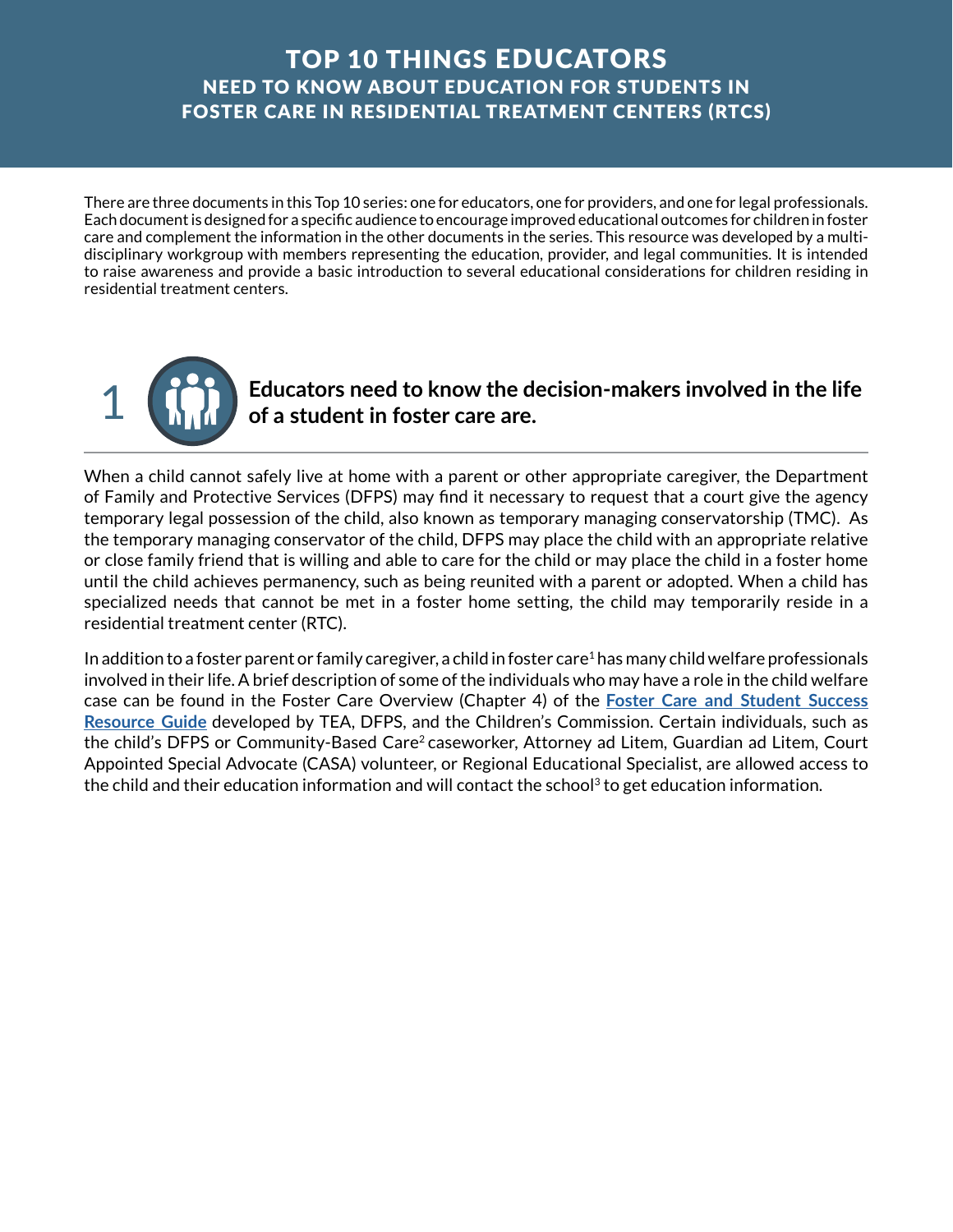

2 **Schools need to know when a student is in foster care while also**<br>2 **Schools need to know when a student information protecting the confidentiality of that information.** 

Schools need to be informed when a student is in foster care, must maintain the confidentiality of that information, and share it only for the purpose of supporting the student's education. Upon enrollment in the school, the student's caseworker or caregiver will provide paperwork (DFPS Form 2085 Placement Authorization or DFPS Form 2085-E Designation of Education Decision-Maker) which identifies the student as being in foster care and allows for the student to be immediately enrolled in school, coded appropriately in PEIMS, and found eligible for school nutrition programs. The school may also receive copies of court orders regarding the student and communications regarding the student's child welfare case such as the fact that the student will be missing school to attend court or therapy.

All documents containing information related to the student's status as a youth in foster care are confidential. Protecting a student's privacy applies to both oral and written communication. Physical files should be kept in a secure, locked area. Digital information should be password protected in order to avoid potential harm to a student. Any information pertaining to the student's status in foster care should only be shared with school personnel such as the principal, a school counselor, special education staff, or teachers, if necessary, to meet the student's educational needs.

The student's attorney ad litem and guardian ad litem are entitled to receive and review otherwise confidential documents, including education records, psychological records, and medical records.4 They are also entitled to visit with the student at any time.<sup>5</sup> If an attorney or guardian ad litem or any other member of the student's child welfare team requests to see the student at the school, it is important to refrain from sharing details that may identify the student as a child in foster care to the student's teacher or peers, such as the relationship of the person to the student or the purpose of the visit.

For more information, please refer to "**[Information Sharing between Child Welfare and Schools:](http://texaschildrenscommission.gov/media/83653/confidentiality-guide-fall-2017-final.pdf) Maintaining Privacy [and Promoting Educational Success](http://texaschildrenscommission.gov/media/83653/confidentiality-guide-fall-2017-final.pdf)**" developed by TEA, DFPS, and the Children's Commission.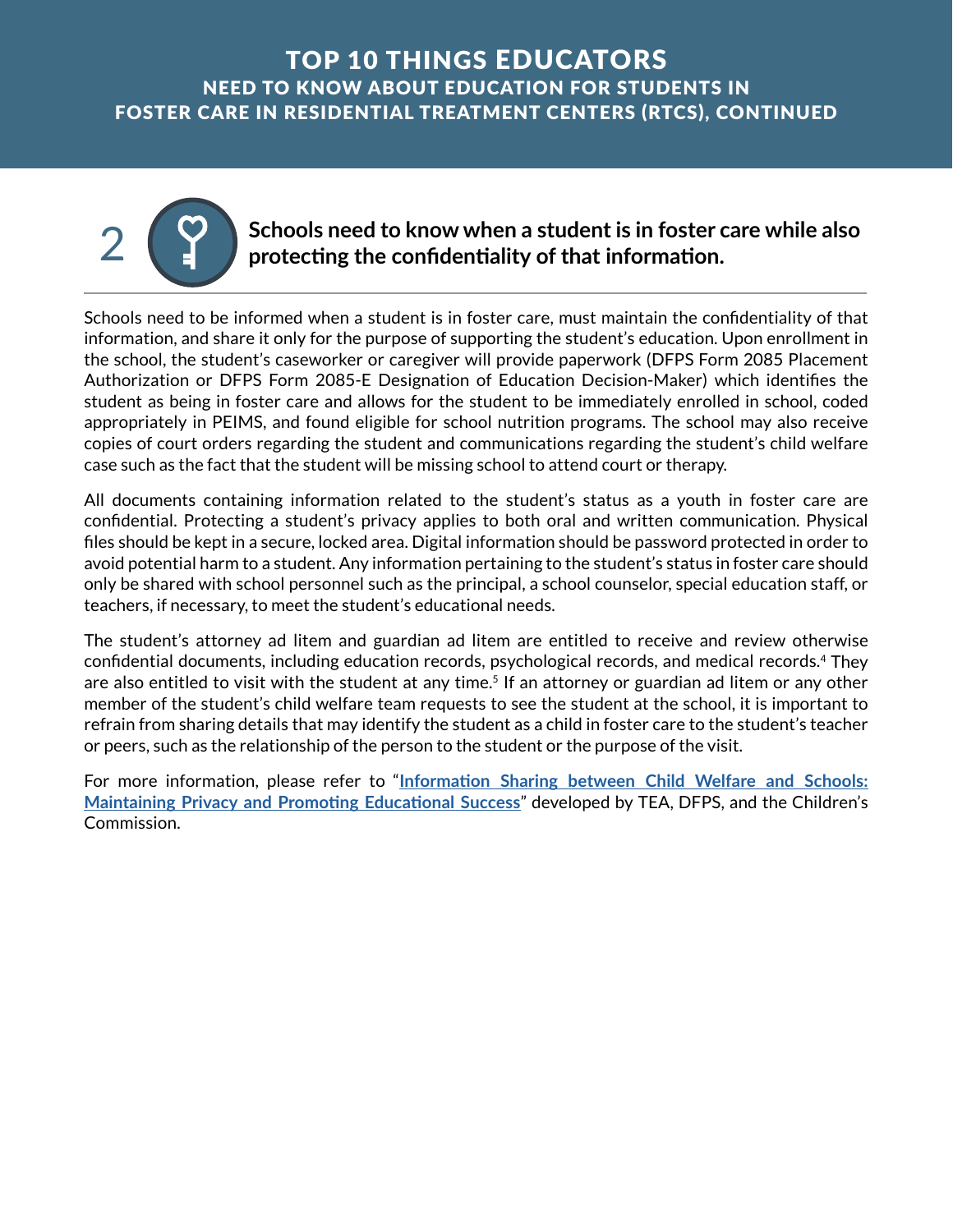

3 **Federal and State law require children in foster care receive educational instruction in the least restrictive setting.** 

Regardless of residential placement, students in foster care<sup>6</sup> should attend school in the least restrictive educational environment appropriate to meet their educational needs. Under federal and state law, students in foster care also have the right to remain enrolled in their school of origin despite any placement changes. The school of origin can be the same school that the student was attending upon removal or the school that the student is attending at the time of any subsequent change to their residential placement while in foster care. A student in foster care should continue in the school of origin unless it is not in the student's best interest.7 If a school change is necessary, prompt enrollment in the new school and records transfer is required.

Many RTCs choose to have an on-campus charter school to provide consistency in the therapeutic or treatment approach. Per DFPS policy, students placed at an RTC may attend school at the RTC facility if the school meets the student's individual educational needs and is the least restrictive environment.<sup>8</sup> Students placed in RTCs should not be segregated from the general school population as a standard procedure or excluded from normal school activities unless such activities are discussed and determined to be prohibitive for appropriate reasons other than location of residence. Students residing in RTCs and attending local, offcampus public or charter schools should have as typical a school experience as their needs and behaviors allow.

For students with disabilities, the school placement must conform with an approved Individualized Education Program (IEP)<sup>9</sup>, and any change in educational placement for a student with a disability must be determined by the student's Admission, Review, and Dismissal (ARD) [Committee.10](https://Committee.10) Students in foster care who receive special education services prior to being placed at the RTC must continue to receive the same protections under the Individuals with Disabilities Act (IDEA) and a referral for an evaluation should be made if a disability is suspected.

Students also may be eligible to receive services under Section 504 of the Rehabilitation Act of 1973. Section 504 prohibits schools from discrimination against students with disabilities.<sup>11</sup> While Section 504 is similar to the IDEA, students cannot simultaneously receive services under both the IDEA as special education students and Section 504. Students are eligible to receive services under one classification or the other. The goal of Section 504 is to level the playing field by accommodating students with disabilities so they can access the same services as their peers. The goal of special education is to provide a Free Appropriate Public Education (FAPE) by providing an IEP and related services.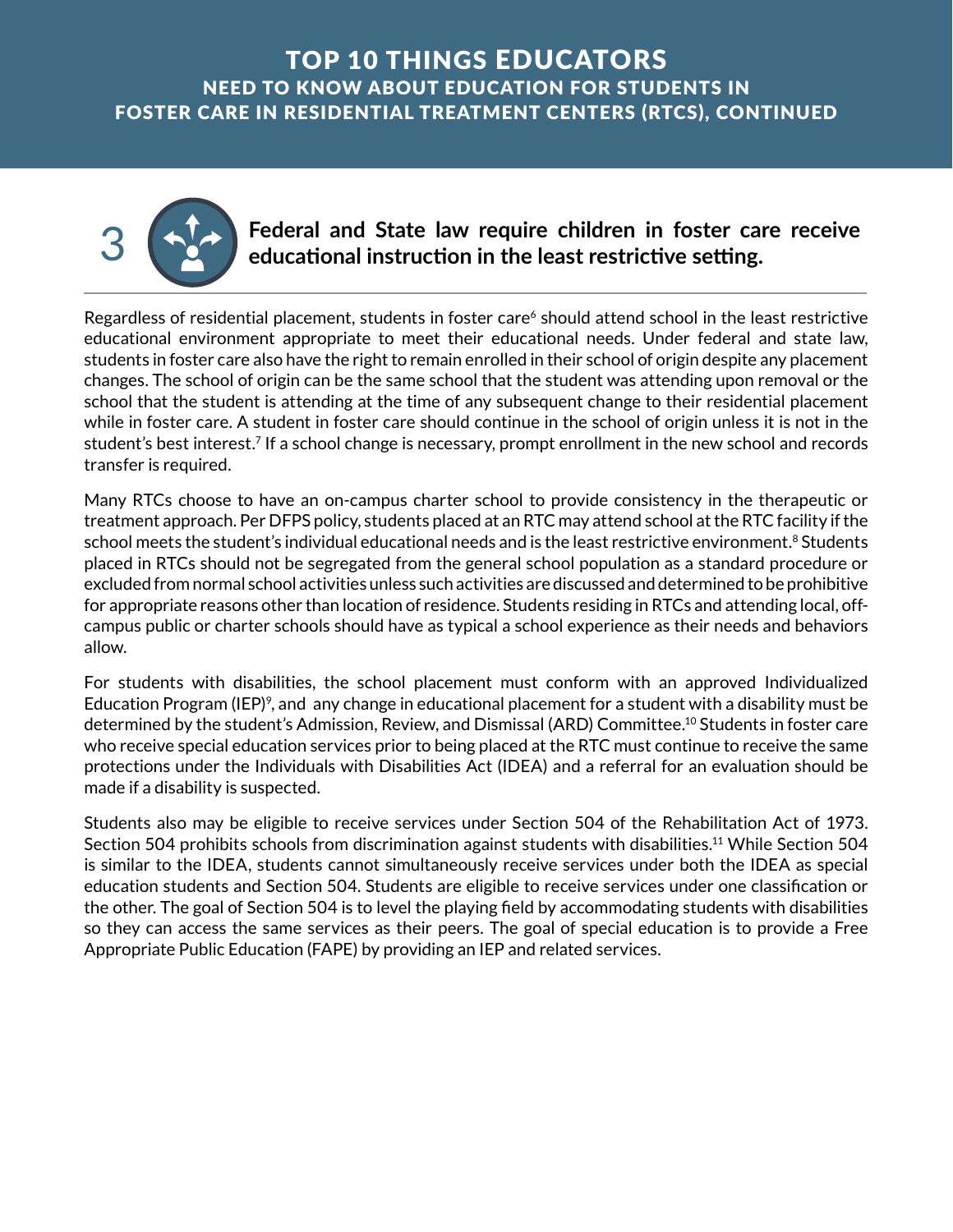

4 **Students in foster care should participate in decisions about where and how they receive education.**

Stakeholders in the child protection system, including judges, lawyers, providers, advocates, caregivers, and others, recognize the importance of the voices of youth, parents, and family. Encouraging students in foster care to participate in the decisions about where and how they receive education can build trust and improve engagement. Youth voice is important in valuing and respecting the student and encourages meaningful involvement and control that is psychologically and emotionally beneficial for them. The school setting offers students in care opportunities to develop positive connections with peers and supportive adults, as well as build skills for success, social-emotional learning, and resilience. Asking students about their interests can also help develop post-secondary pathways.

Students should be allowed to meaningfully participate in the decision-making process regarding their education and service plans, including their enrollment conference $^{12}$ , if age and developmentally appropriate. Educators, child welfare advocates, and providers should discuss the student's educational needs in terms that are clear and age appropriate and encourage the student's participation during these meetings. For students with disabilities, IDEA requires that students age 16 and older receive an invitation to attend or provide feedback with regard to their IEP. When the student turns 18, the student will become a member of their own ARD Committee and will have decision-making power with regard to their IEP and other special education [decisions.13](https://decisions.13) 

Educators can help ensure that the student's perspective is shared, by gathering information from the student and disseminating that information to the student's education and child welfare advocates.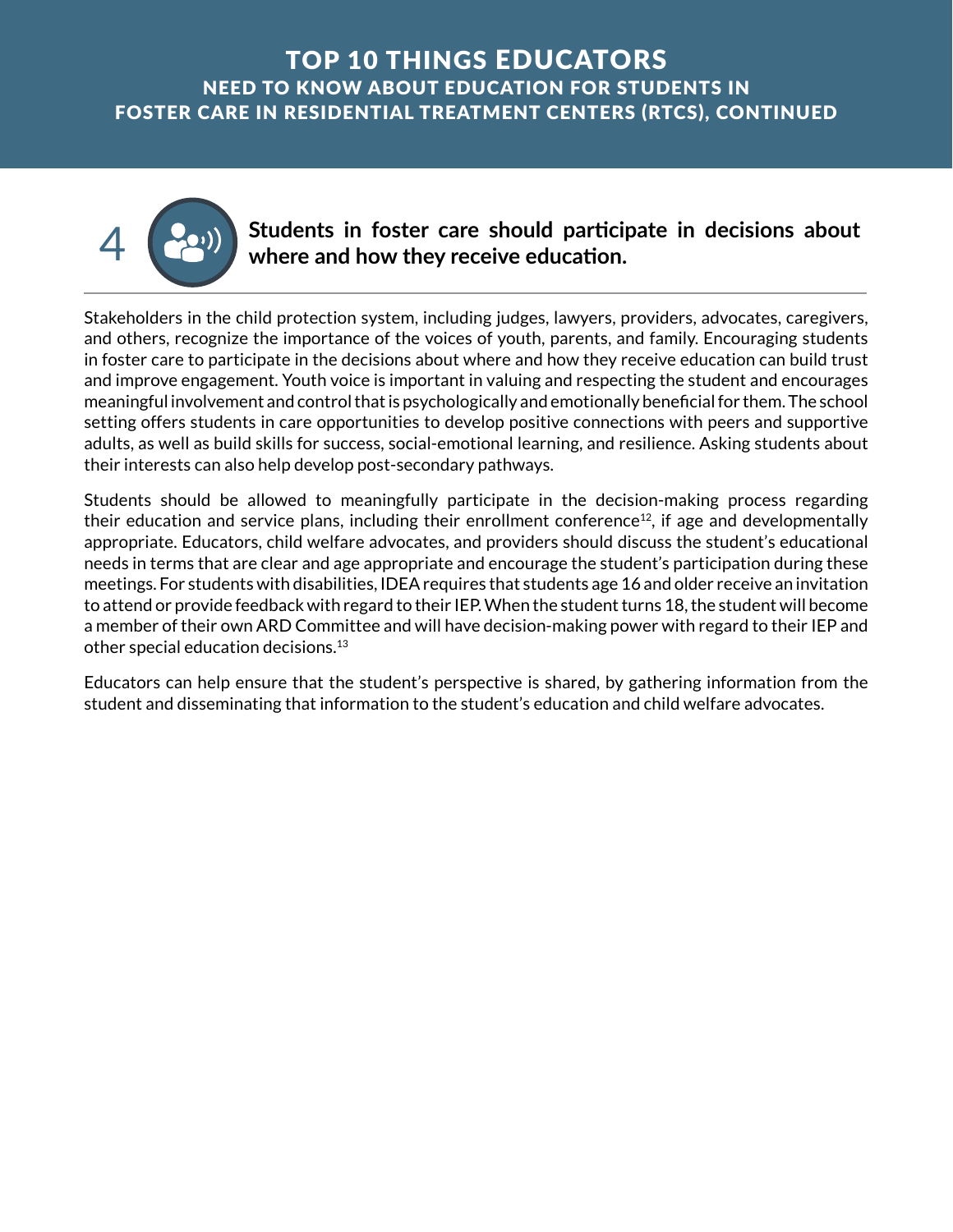5 **Students in foster care need access to age-appropriate activities and experiences.** 

Engaging in normal, age-appropriate activities and experiences is a critical component of healthy child development. However, experiencing abuse or neglect and being removed from a family to foster care is not "normal." Although cultivating normal childhood experiences while in foster care is a challenge, especially for those who are residing in an RTC, federal and state law require that children in foster care are allowed to engage in normalcy activities and experiences.

In the educational setting, normalcy can range from making the school's daily announcements to competing in a sport. A student in foster care should be encouraged to develop friendships and participate in school clubs and other positive activities in and out of school that pique their interests. Participation in activities can provide opportunities for young people to learn teamwork, build confidence, explore new interests, deepen relationships with peers, family and other adults, and meet new people.

Friendship and socialization are essential in maintaining health and psychological well-being. Educators play a big role in helping students participate in age-appropriate activities and in creating bonds with peers and adults. These experiences can create positive memories and connections and build resiliency in children. Here are some practical ways to help:

- **Treat students in foster care the same as others and be inclusive**. Children often feel left out and stigmatized by placement in foster care. When around their peers and other adults, treat the student in foster care in the same manner as other students. Avoid instances that would isolate or single the student out. Be mindful of drawing attention to the student's living situation. It is the student's choice to share their circumstances.
- **Encourage participation**. Support the student's participation in electives and extracurricular activities such as playing sports, playing in the band, going on field trips, attending pep rallies, and other school activities. All these events help the student build connections with peers, build self-confidence, and provide them the opportunity to experience and navigate school just as a student who is not in foster care would. If the child attends a school that does not have elective or extracurricular activities, or if the child has interests outside of what school offers, find ways to support and promote those interests.
- **Communicate often** with the treatment center staff regarding potential opportunities for the student to experience "normal" activities.
- **Help them make and keep friends**. Placement in an RTC separates students in foster care from their friends and family. They may need extra help, emotional support, and encouragement to make new friends. Having strong friendships will improve the student's experiences in events and extracurricular activities.
- **Be their mentor**. It is usually ok to take the student under your wing and be their mentor. Your relationship with them may be what helps the student cope with all the change occurring in their lives.
- **Be patient**. Generally, students in foster care have either witnessed or experienced trauma. Because of this, they may push you and others away and be afraid to get close to people. Be aware that many activities may be new to the student, so they may not know what to do or how to navigate the experience. They may require extra attention, patience, and guidance during these times.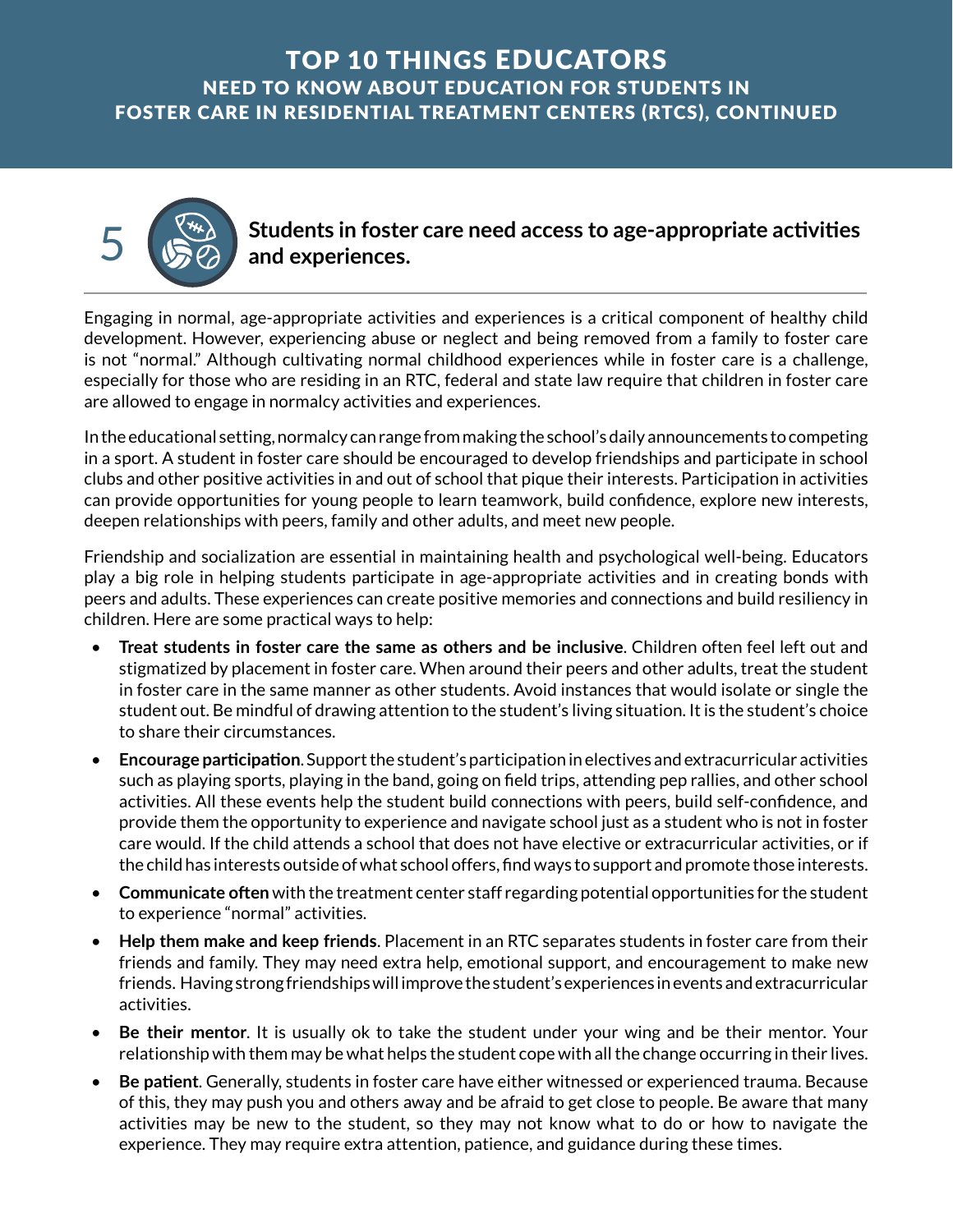

#### When a change in schools occurs, the law requires enrollment<br>within three school days and records transfer within 10 working **within three school days and records transfer within 10 working days.**

Placement changes and school moves negatively impact academic growth, which is exacerbated when placement and school instability occur [simultaneously.14](https://simultaneously.14) When a student changes schools, failure to promptly transfer records presents a challenge because the receiving school may be delayed in determining the educational needs of the student due to lack of access to their current coursework, grades, or educational progress. To alleviate this issue, if a school transfer is needed, the law requires enrollment within three school days.<sup>15</sup> Additionally, the law requires school districts ensure records, including any special education records or plans, are transferred through the Texas Records Exchange (TREx) system within 10 working days of the date a student begins enrollment at the receiving school.<sup>16</sup> Schools must allow a student in foster care to enroll even without the documents otherwise required for enrollment, and DFPS must ensure these documents are submitted to the school within 30 days of enrollment.<sup>17</sup> In addition, the school must hold an enrollment conference with the student within the first two weeks of [enrollment.18](https://enrollment.18)

The foster care liaison at the student's school is responsible for facilitating the successful enrollment, transfer of records, or withdrawal for students in DFPS conservatorship. Beyond records transfer, communication and collaboration between education, child welfare, and legal professionals can support educational continuity, expedited enrollment and withdrawals, and streamlined transitions in the event of a school move.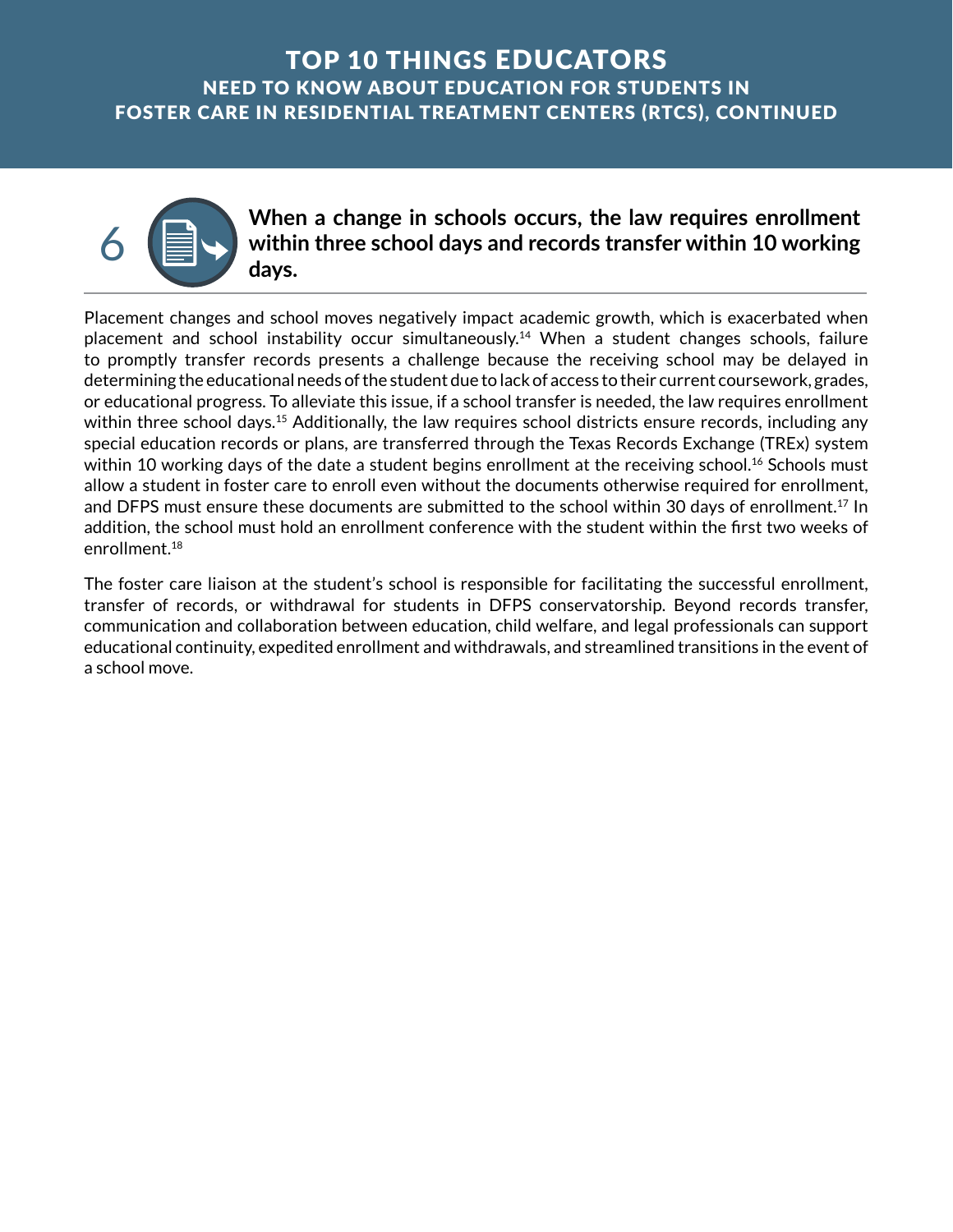

**A student's treatment and school teams should collaborate to address how to best serve the student's individual education needs.** 

School districts and RTCs should develop agreements about providing education services to children and youth placed in RTCs pursuant to TEA and DFPS rules to best serve the student's individual education [needs.19](https://needs.19) 

When a student in foster care changes schools because of a placement change, prompt records transfer is critical to ensure the student's needs are met in a timely manner. Due to the special needs of students residing in RTCs, it is imperative that the student's caregiver and advocates work with schools to ensure that processes including withdrawal, enrollment, records transfer, and enrollment conferences are promptly completed. Beyond records transfer, communication and collaboration between the education, child welfare, and legal professionals can support a more seamless transition between schools.

For students who receive special education services, Texas law requires that transition services be included in the IEP no later than when the student reaches the age of 14.<sup>20</sup> While these transition services focus on post-secondary activities that tend to be different from the transition services provided through a Preparation for Adult Living (PAL) specialist, including the PAL specialist in the planning process is recommended to coordinate services. According to federal regulations, beginning no later than the first IEP to be in effect when the student turns 16 years of age, or younger if determined appropriate by the ARD committee, the IEP must include appropriate measurable postsecondary goals based upon ageappropriate transition assessments related to training, education, employment, and, where appropriate, independent living skills and the transition services, including courses of study, needed to assist the student in reaching the postsecondary goals. $21$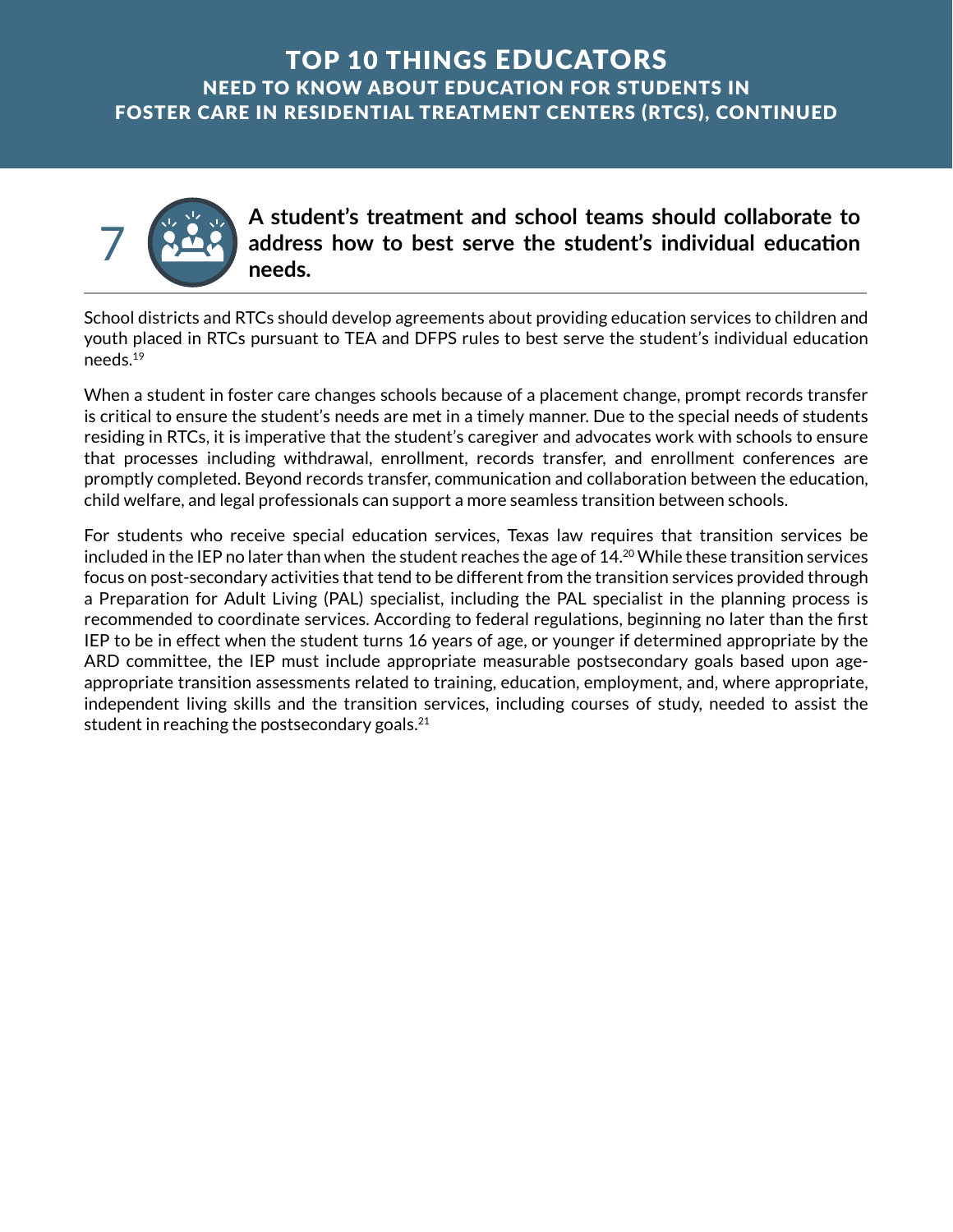8 **Students in foster care receive special considerations when disciplinary decisions are made.** 

Students in care are dealing with many uncertainties and stresses that most students do not have to endure. This may manifest into behavioral issues in the school setting. Students in foster care are 3.4 times more likely to be suspended from school compared to their peers.<sup>22</sup> Communication and collaboration between RTC staff and instructional staff are essential for helping students in foster care learn positive behaviors that can amplify their successes in life. Educators and administrators should identify strategies that will address challenging student behaviors rather than turn to exclusionary practices and referrals.

When a student in foster care is facing disciplinary action at school, Texas law requires the school to consider whether the impact of being in foster care or of having a disability that impairs the student's capacity to appreciate the wrongfulness of the student's conduct was a factor before a removal may [occur.23](https://occur.23) Additionally, under the Individuals with Disabilities Education Act (IDEA), special procedures apply if a student with a disability is removed from their class for disciplinary reasons. $^{24}$ 



#### Students in care benefit when schools implement trauma**informed care plans.**

Many schools employ positive behavior interventional systems, restorative practices, or restorative discipline to support student growth in social and emotional learning in lieu of traditional exclusionary practices and referrals. All of these approaches include building positive school climate and addressing student behavior. The approaches emphasize belonging over exclusion, social engagement over control, and meaningful accountability over punishment. Restorative practices positively impact learning and benefit all members of a school's community. Creating a trauma-informed plan reduces problem behaviors and emotional difficulties that interfere with learning and optimizes positive and productive functioning for all children and [youth.25](https://youth.25) These strategies can provide continuity for students in foster care who are placed in Residential Treatment Centers because there is more cohesion between the therapeutic and educational approaches.

Visit TEA's webpage on **[positive behavior interventions and supports for students](https://tea.texas.gov/about-tea/other-services/mental-health/positive-behavior-interventions-and-supports-and-positive-youth-development)** for more information.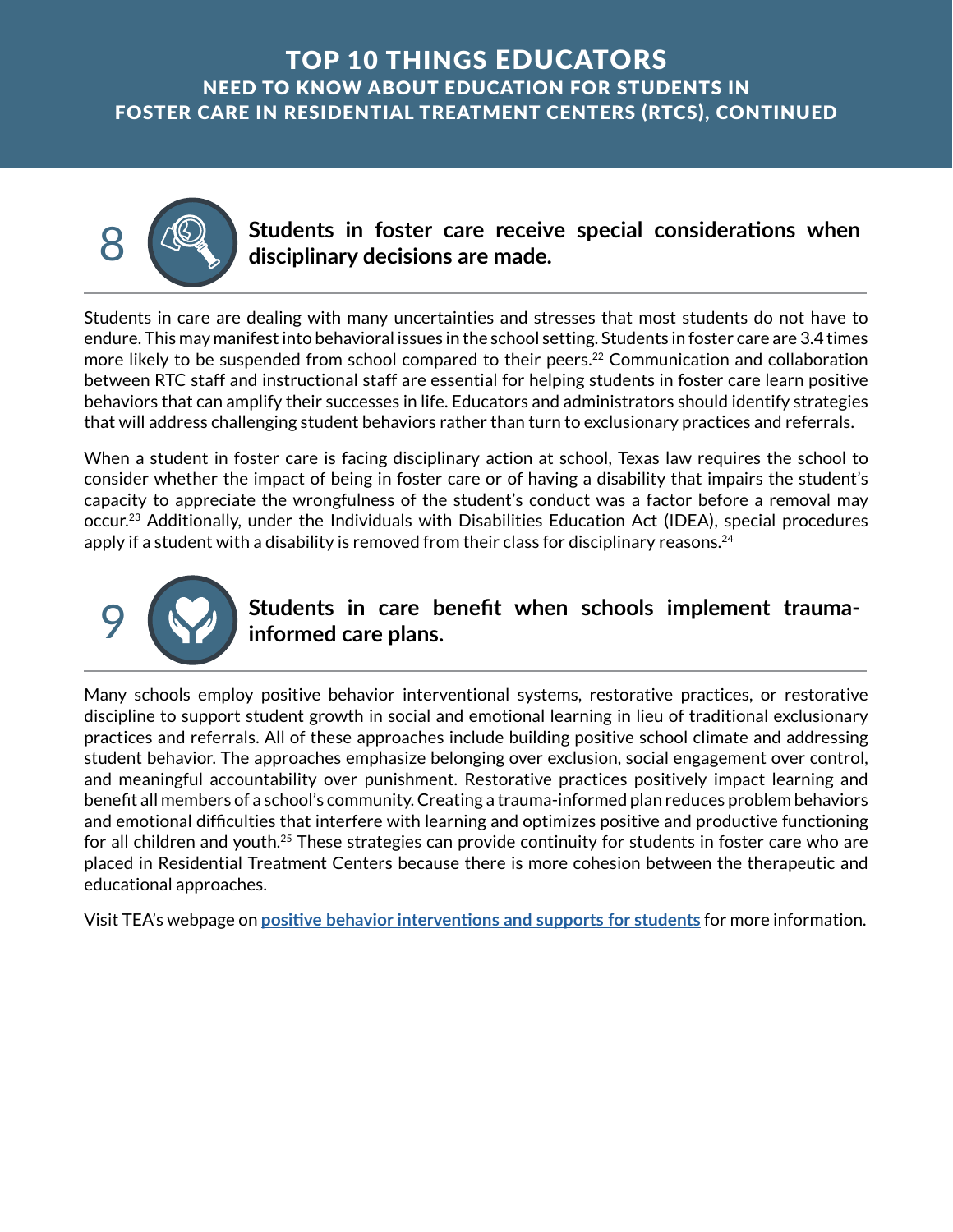

### The local school district must appoint a surrogate parent for<br>students who receive special education services within 30 days **students who receive special education services within 30 days of realizing there is a need.**

Every student in foster care has an education decision-maker selected by DFPS to make day to day education decisions on the student's [behalf.26](https://behalf.26) In addition, students who receive special education services who do not have a parent who has retained education decision-making rights need a surrogate parent to advocate on their behalf regarding their special education needs. Federal and state law require schools to appoint a surrogate parent for students who receive special education services within 30 days of realizing there is a need.<sup>27</sup> Upon appointing a surrogate parent for the student in foster care, the school must provide written notice of the appointment to the student's educational decision-maker and caseworker as soon as practicable. 28

A surrogate parent may also be appointed by the judge to ensure the student's special education rights are protected.<sup>29</sup> In doing so, courts can ensure the student in foster care placed in an RTC continues to have an informed and engaged surrogate parent who is familiar with their background, educational needs and goals, and is well-trained in the child welfare system as well as the impact of trauma on children. The surrogate parent may be a Court Appointed Special Advocate (CASA) volunteer, a community member, a retired educator, or any other qualified person who is willing to serve and complete required [training.](https://training.30)<sup>30</sup> However, the surrogate parent may not be the student's caseworker or any other employee of any agency that is involved in the student's education or care.<sup>31</sup> The surrogate parent must consult with the student's attorney ad litem, guardian ad litem, foster parent, caregivers, teachers, caseworkers, and other courtappointed volunteers and is an included member of the child's ARD Committee.<sup>32</sup>

If the court has appointed a surrogate parent, the school does not need to appoint one. If the school district determines that the court-appointed surrogate parent is not properly performing their duties, the school district must consult with DFPS about the issue, and DFPS will notify the court of any agreement to review the appointment of the surrogate parent.<sup>33</sup> Regardless of whether the surrogate parent is appointed by the school or the court, the surrogate parent fulfills a critical role of being a voice for the student for any decisions related to special education.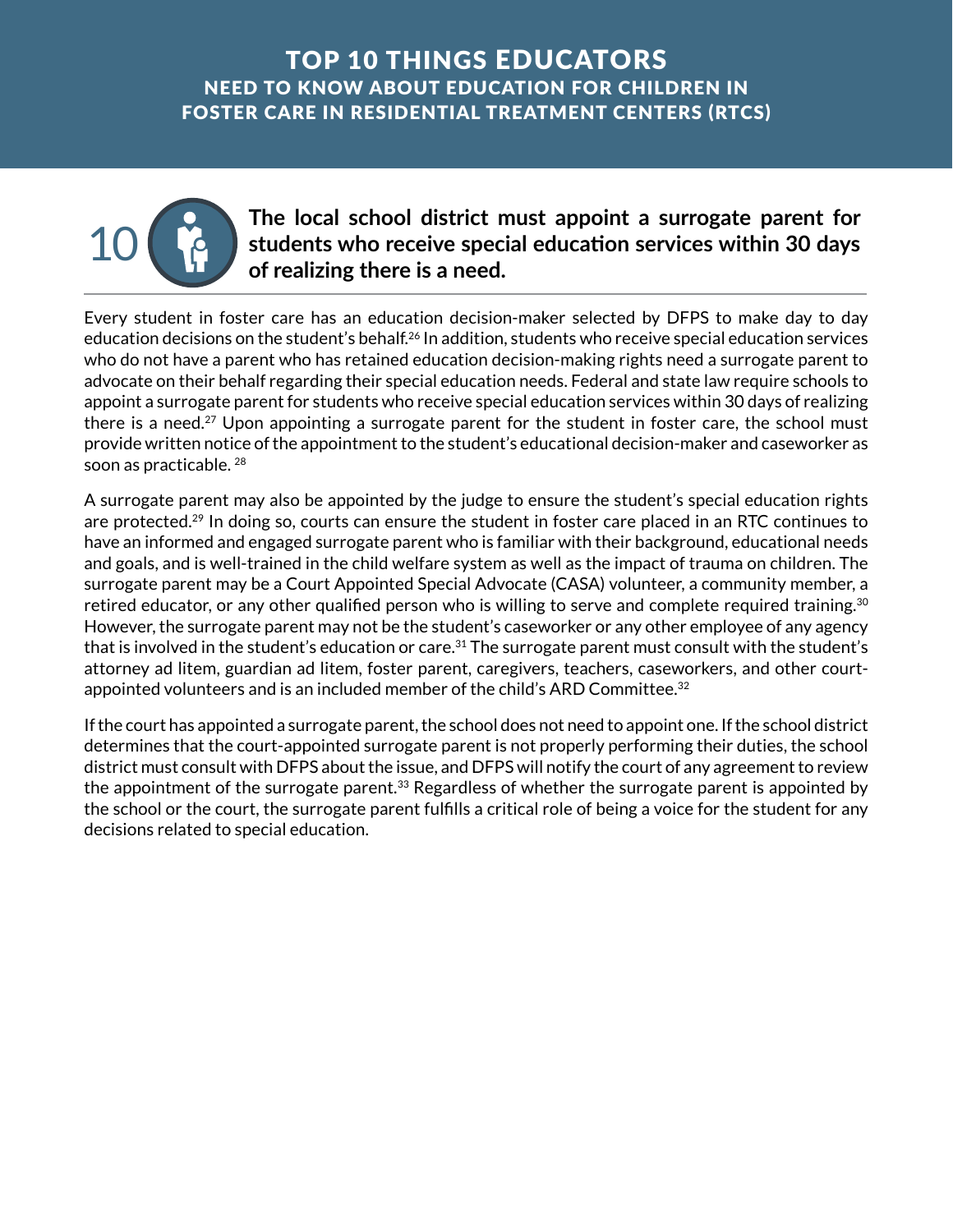# REFERENCES

- 1. The term "child in foster care" includes all children, youth, and young adults in DFPS managing conservatorship. Where appropriate, the terms "child," "youth," or "young adult" are also used.
- 2. Community-Based Care is a system under which a single private contractor in a designated geographic area is responsible for creating a network of services, foster homes and other living arrangements, and providing case management for each child in the Texas foster care system. For more information, please see: **[https://www.dfps.](https://www.dfps.state.tx.us/Child_Protection/Foster_Care/Community-Based_Care/default.asp) [state.tx.us/Child\\_Protection/Foster\\_Care/Community-Based\\_Care/default.asp](https://www.dfps.state.tx.us/Child_Protection/Foster_Care/Community-Based_Care/default.asp)**
- 3. The term "school" in this document refers only to a public school, also known as a Local Education Agency (LEA), including school district campuses and open enrollment charter schools.
- 4. Tex. Fam. Code § 107.002(a)(2); Tex. Fam. Code § 107.006(c).
- 5. Tex. Fam. Code § 107.006(a).
- 6. The term "student in foster care" is used throughout this document to include all school age children, youth, and young adults in DFPS managing conservatorship. Where appropriate, the terms "child," "youth," or "young adult" are also used.
- 7. 42 U.S.C. § 675(1)(G); 20 U.S.C. § 6311(g)(1).
- 8. CPS Policy Handbook Section 15231 Choosing a Public School or Residential Treatment Center (RTC) Program. Available online at [https://www.dfps.state.tx.us/handbooks/CPS/Files/CPS\\_pg\\_x15000.asp#CPS\\_15231](https://www.dfps.state.tx.us/handbooks/CPS/Files/CPS_pg_x15000.asp#CPS_15231).
- 9. Public schools must provide a written IEP designed specifically for each student receiving special education services which is developed by an Admission, Review, and Dismissal (**ARD**) Committee outlining the manner in which the school district will provide a Free and Appropriate Public Education (**FAPE**) to the student, including where they will attend school and what positive and appropriate behavioral interventions will be used. *See* 34 CFR, §300.322 (b)(2).
- 10. A student's ARD Committee consists of members designated by law who meet to determine eligibility for special education services, to develop an IEP for a child, if applicable, and to make most of the major decisions about a student's special education program. *See* 20 U.S.C. § 1414(d)(1)(B); Tex. Educ. Code § 29.005; 19 Tex. Admin. Code § 39.1050.
- 11. 34 C.F.R. 104.4(a).
- 12. Each school district and open-enrollment charter school must develop systems to ease the transition of a student in foster care during the first two weeks of enrollment at a new school. An enrollment conference must also occur within this timeframe. *See* Tex. Admin. Code § 89.1605; Tex. Educ. Code § 25.007
- 13. When a student with a disability turns 18, the student becomes their own education decision-maker and joins their ARD Committee in place of their parents. *See* 34 C.F.R. §§ 300.320(c) and 300.520; Tex. Admin. Code § 89.1049; Tex. Educ. Code § 29.017.
- 14. Children and Youth Services Review 87. (2018). The effect of placement and school stability on academic growth trajectories of students in foster care. Available online at: **[https://www.unco.edu/cebs/foster-care-research/](https://www.unco.edu/cebs/foster-care-research/pdf/Academic-Growth-Trajectories.pdf) [pdf/Academic-Growth-Trajectories.pdf](https://www.unco.edu/cebs/foster-care-research/pdf/Academic-Growth-Trajectories.pdf)**.
- 15. Tex. Fam. Code § 264.115(a); DFPS policy requires enrollment within two days. *See* CPS Policy Handbook Section 15310 Time Frame for Completing the Child's Enrollment. Available online at [http://www.dfps.state.](http://www.dfps.state.tx.us/handbooks/CPS/Files/CPS_pg_x15000.asp#CPS_15310) [tx.us/handbooks/CPS/Files/CPS\\_pg\\_x15000.asp#CPS\\_15310](http://www.dfps.state.tx.us/handbooks/CPS/Files/CPS_pg_x15000.asp#CPS_15310).
- 16. Tex. Educ. Code § 25.007(b)(1); 19 Tex. Admin. Code § 89.1603.
- 17. Tex. Educ. Code § 25.002(g).
- 18. Each school district and open-enrollment charter school must develop systems to ease the transition of a student in foster care during the first two weeks of enrollment at a new school. An enrollment conference must also occur within this timeframe. *See* Tex. Admin. Code § 89.1605; Tex. Educ. Code § 25.007.
- 19. Tex. Educ. Code § 25.007(b)(10); Tex. Admin. Code § 89.1617; CPS Policy Handbook Section 15373 Required Notification of School-Related Information. Available online at **[https://www.dfps.state.tx.us/handbooks/CPS/](https://www.dfps.state.tx.us/handbooks/CPS/Files/CPS_pg_x15000.asp#CPS_15373) [Files/CPS\\_pg\\_x15000.asp#CPS\\_15373](https://www.dfps.state.tx.us/handbooks/CPS/Files/CPS_pg_x15000.asp#CPS_15373)**.
- 20. Tex. Educ. Code §29.0111; 19 Tex. Admin. Code § 89.1055(h).
- 21. 34 CFR §300.320(b); 19 TAC 89.1055(l); Tex. Educ. Code § 29.011.
- 22. Fiscal Notes. Helping Foster Youth in Higher Education. (April 2020). Available at **[https://comptroller.texas.gov/](https://comptroller.texas.gov/economy/fiscal-notes/2020/apr/education.php) [economy/fiscal-notes/2020/apr/education.php](https://comptroller.texas.gov/economy/fiscal-notes/2020/apr/education.php)**.